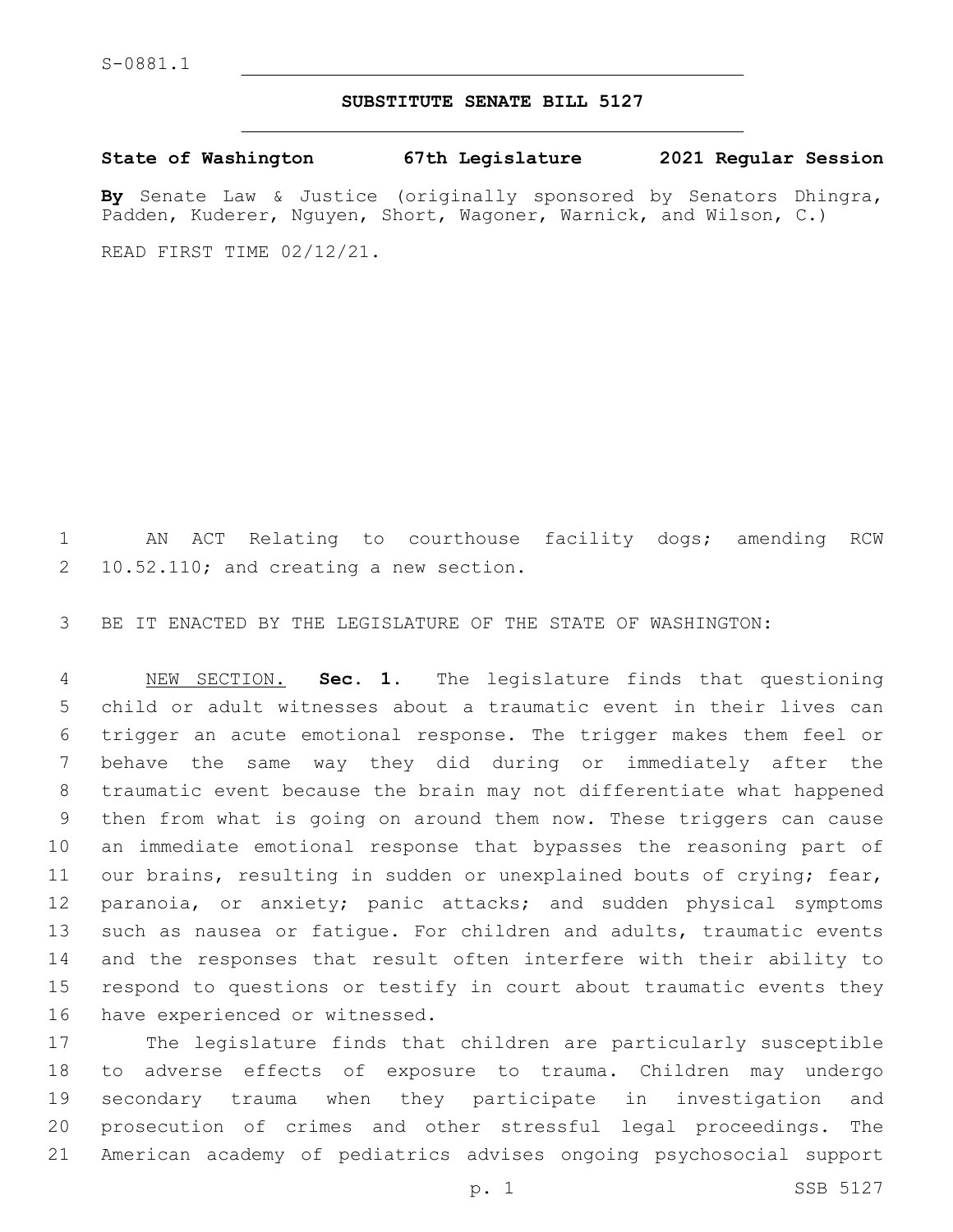for children to address the adverse effects of the traumatic event and their experience recounting it during the legal process. The American academy of pediatrics identifies assistance from courthouse facility dogs as an effective psychosocial support intervention for 5 children participating in legal proceedings.

 The legislature finds that courthouse facility dog programs in our state are innovative community-based interventions. The courthouse facility dog's calm companionship reduces a traumatized child's anxiety, prevents recurrent trauma, and supports the child's ability to respond to questions and information requests during investigations and subsequent court processes, and may hasten their recovery from this experience. Likewise, the courthouse facility dog program is an effective intervention for persons who have developmental disabilities, adults who experienced childhood trauma, and other vulnerable people who could have difficulty engaging with 16 the legal process.

 The legislature finds that multiple visits between a potential witness and the courthouse facility dog and handler may be needed to establish the relationship supporting an order for the courthouse facility dog's presence in court during testimony. Courthouse facility dogs and their handlers require access to locations outside the courthouse for meetings with potential witnesses or other activities associated with the courthouse facility dog program's operations. The law does not expressly authorize access for the dog and handler to noncourthouse locations or public transportation. Therefore, the legislature intends to authorize expanded access for courthouse facility dogs and their handlers to locations outside courthouses and to modes of public transportation to provide this 29 service.

 **Sec. 2.** RCW 10.52.110 and 2019 c 398 s 1 are each amended to 31 read as follows:

32 (1) Courts are authorized to ((permit)) exercise discretion 33 permitting a courthouse facility dog ((for use by witnesses)) to be 34 used in any judicial proceeding.

 (2) Courts with an available courthouse facility dog must allow a witness under eighteen years of age, or who has a developmental disability as defined in RCW 71A.10.020, to use a courthouse facility 38 dog to accompany them while testifying in court.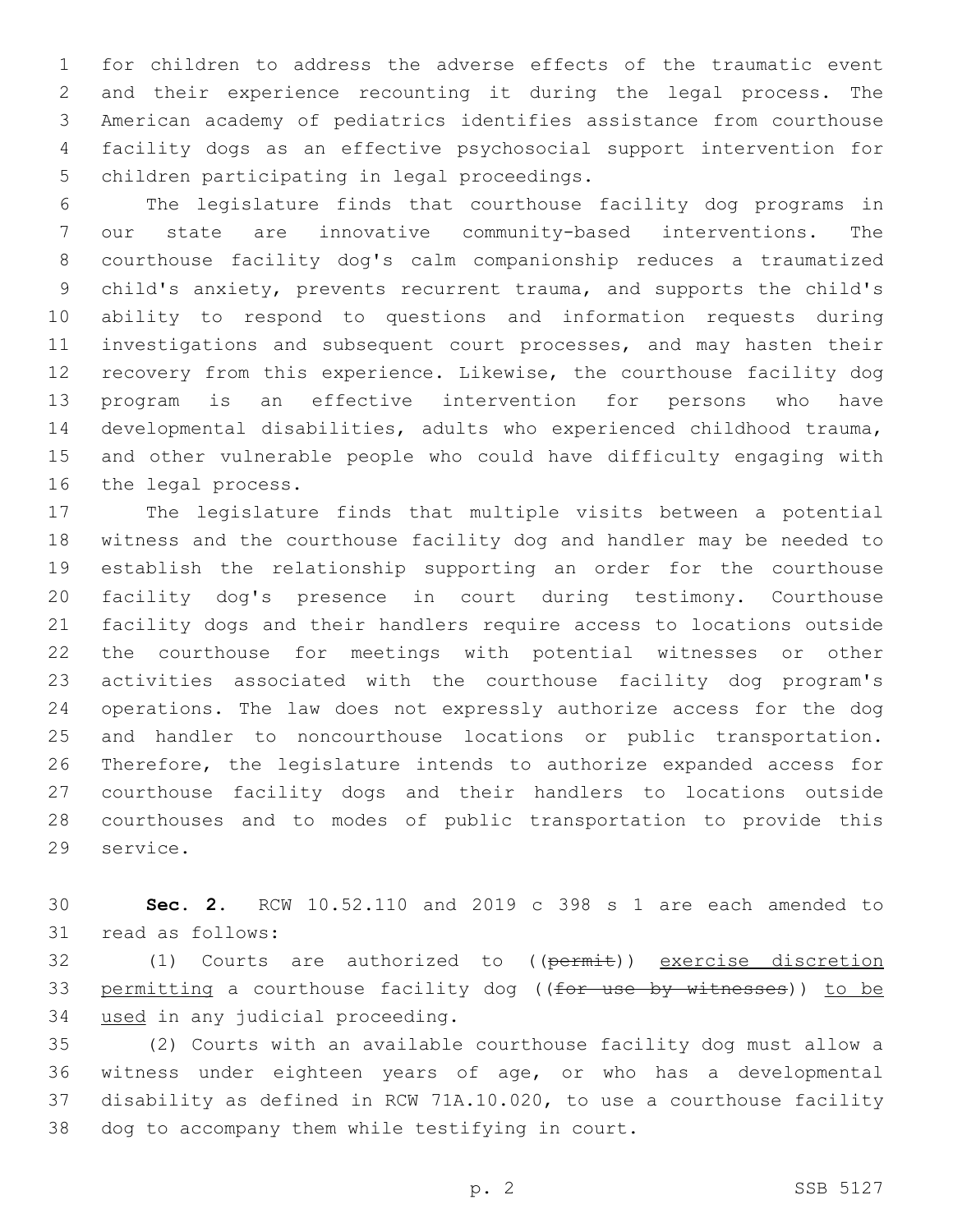(3) Courts may allow any witness who does not meet the criteria in subsection (2) of this section to use a courthouse facility dog, if available, to accompany them while testifying in court.

 (4) A courthouse facility dog accompanied by a certified handler is authorized to access: (a) Any courthouse; (b) any location where the courthouse facility dog and certified handler provide services, participate in administrative activities of the courthouse facility dog program, engage in community outreach, or participate in training activities; (c) any location related to a law enforcement 10 investigation where law enforcement requests their presence; and (d) matters pending in the civil or criminal justice system. Authorized locations include, but are not limited to, places of public accommodation as defined in RCW 49.60.040, all modes of public transportation, children's advocacy centers, schools, day care 15 facilities, law enforcement agencies, prosecutors' offices, 16 attorneys' offices, medical facilities, specialty courts, and court- appointed special advocates and guardian ad litem program offices. The certified handler may be asked to show identification, provided 19 by the qualified assistance dog organization that trained the courthouse facility dog and certified handler, to establish that 21 their public access is authorized.

 (5) Before the introduction of a courthouse facility dog into the courtroom and outside the presence of the jury, the party desiring to use the assistance of a courthouse facility dog must file a motion 25 setting out: (a) The credentials of the courthouse facility dog; (b) that the courthouse facility dog is adequately insured; (c) that a relationship has been established between the witness and the courthouse facility dog in anticipation of testimony; and (d) reasons 29 why the courthouse facility dog ((is necessary to facilitate)) would help reduce the witness's anxiety and elicit the witness's testimony.

 (( $(5)$  Upon a finding that)) (6) When the court finds the 32 circumstances warrant the presence of a courthouse facility dog ( $i$ s necessary to facilitate a witness's testimony)), the court must state 34 the basis for its decision on the record. The witness ((must)) should be afforded the opportunity to have a courthouse facility dog accompany the witness while testifying, if a courthouse facility dog and certified handler are available within the jurisdiction of the 38 court in which the proceeding is held.

39  $((+6)$ )  $(7)$  If the court grants the motion filed under subsection 40  $((+4))$   $(5)$  of this section, the certified handler must be present in

p. 3 SSB 5127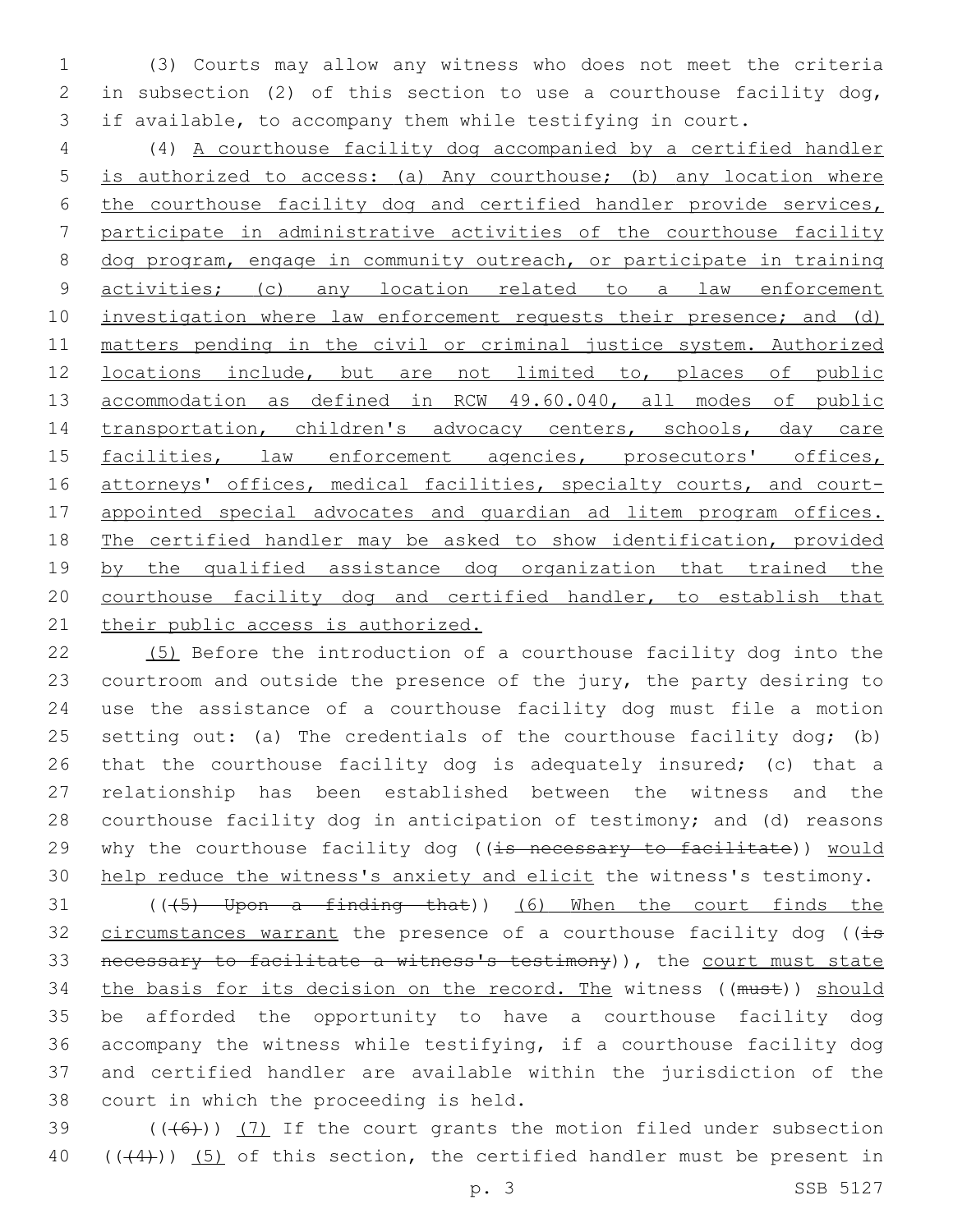1 the courtroom to advocate for the ((<del>[courthouse]</del>)) courthouse facility dog as necessary. The courthouse facility dog performing this service should be trained to accompany the witness to the stand without being attached to the certified handler by a leash and lie on the floor out of view of the jury while the witness testifies.

6  $((+7)$ )  $(8)$  In a jury trial, the following provisions apply:

 (a) In the course of jury selection, either party may, with the court's approval, voir dire prospective jury members on whether the presence of a courthouse facility dog to assist a witness would create undue sympathy for the witness or cause prejudice to a party 11 in any other way.

 (b) To the extent possible, the court shall ensure that the jury 13 will be unable to observe the ((<del>[courthouse]</del>)) courthouse facility 14 dog prior to, during, and subsequent to the witness's testimony.

 (c) On request of either party, the court shall present appropriate jury instructions that are designed to prevent any prejudice that might result from the presence of the courthouse facility dog before the witness testifies and at the conclusion of 19 the trial.

20  $((+8+))$   $(9)$  Courts may adopt rules for the use of a courthouse 21 facility dog authorized under this section.

 $(10)$  (((49))) (10) For purposes of this section:

 (a) "Certified handler" means a person who (i) was trained to handle the courthouse facility dog by the assistance dog organization that placed the dog and (ii) is a professional working in the legal 26 system who is knowledgeable about its practices including, but not limited to, victim advocates, forensic interviewers, detectives, 28 prosecuting attorneys, and quardians ad litem.

 (b) "Courthouse facility dog" means a dog that: (i) Has graduated from a program of an assistance dog organization that is accredited by a recognized organization whose main purpose is to grant accreditation to assistance dog organizations based on standards of excellence in all areas of assistance dog acquisition, training of 34 the dogs and their certified handlers, and placement; ((and)) (ii) demonstrates continued proficiency in providing safe and reliable services through ongoing training according to the assistance dog organization's training standards; (iii) was specially selected to provide services in the legal system to provide quiet companionship 39 to witnesses and potential witnesses during stressful interviews, examinations, meetings, and other encounters associated with a law